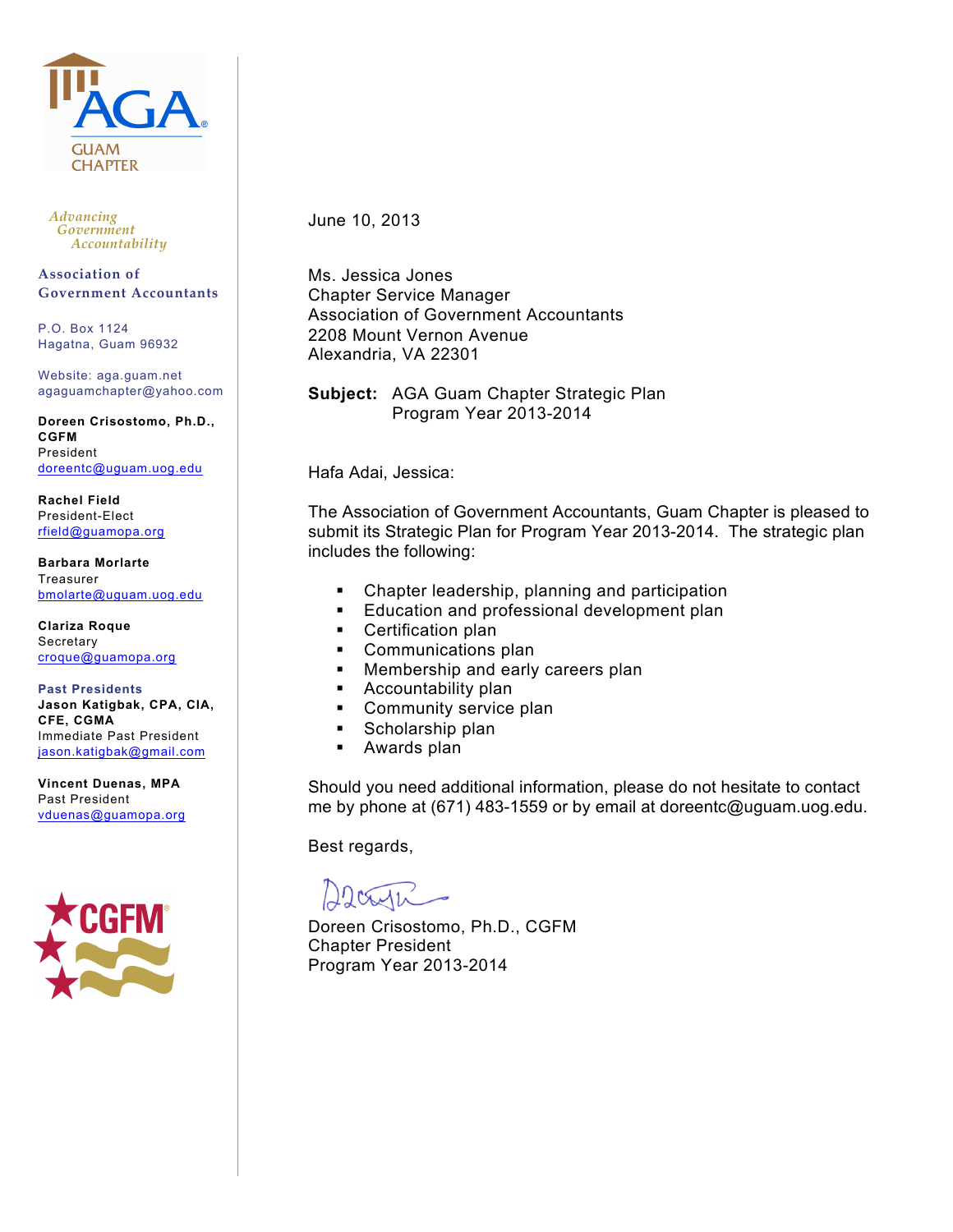# **AGA Guam Chapter**

Strategic Plan

Program Year 2013-2014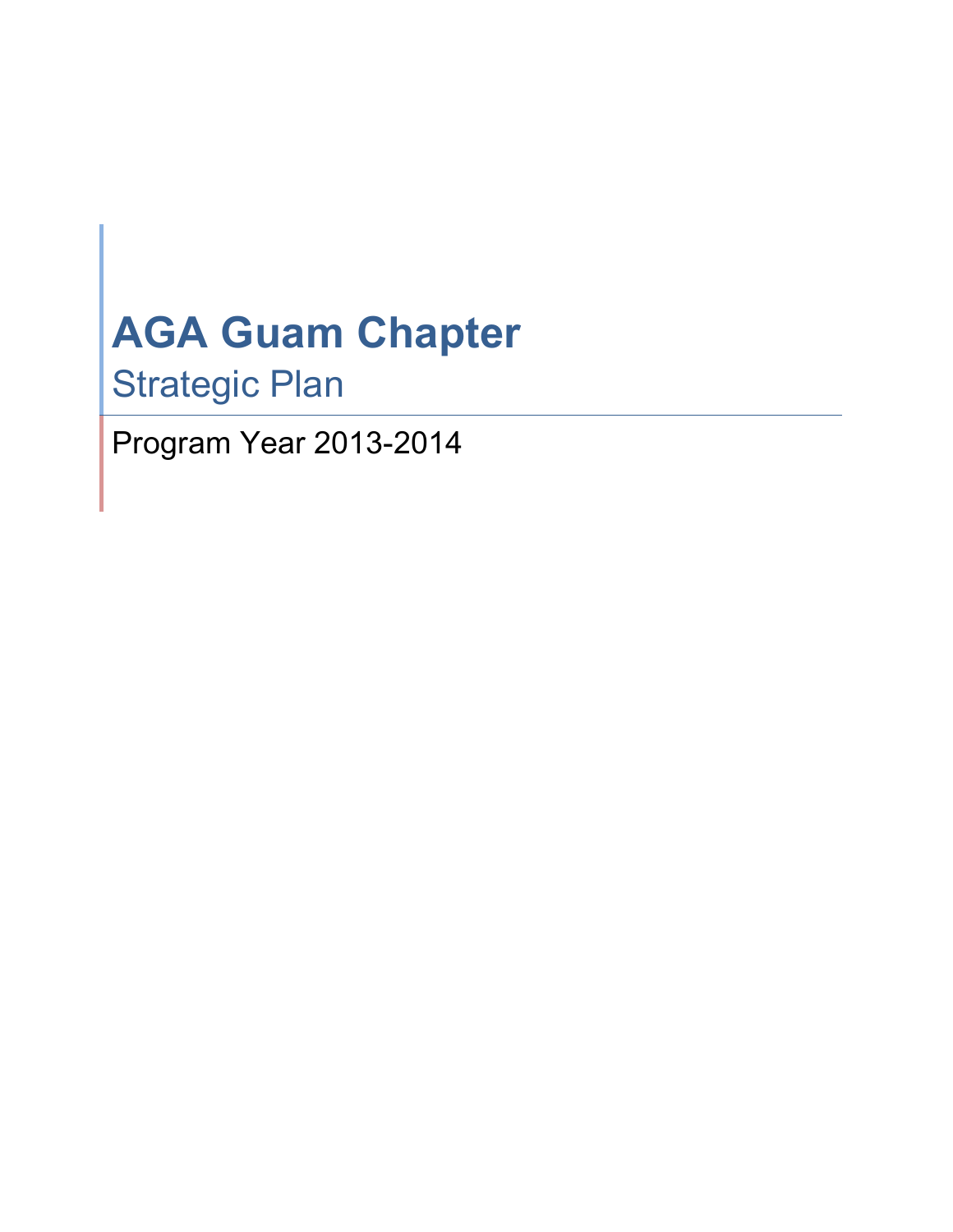# **Table of Contents**

| Goal 1. Education to help accountability professionals' meet CPE requirements 4<br>Goal 3. Professional development to help all current and prospective members obtain additional skills 4 |  |
|--------------------------------------------------------------------------------------------------------------------------------------------------------------------------------------------|--|
|                                                                                                                                                                                            |  |
| Goal 2. Communicate chapter business, events and other items of interest leaders  6                                                                                                        |  |
|                                                                                                                                                                                            |  |
| Goal 1. Make accountability outreach a priority for both your chapter and chapter members  9                                                                                               |  |
|                                                                                                                                                                                            |  |
|                                                                                                                                                                                            |  |
| Goal 2. Promote the advancement of government financial management to the community and                                                                                                    |  |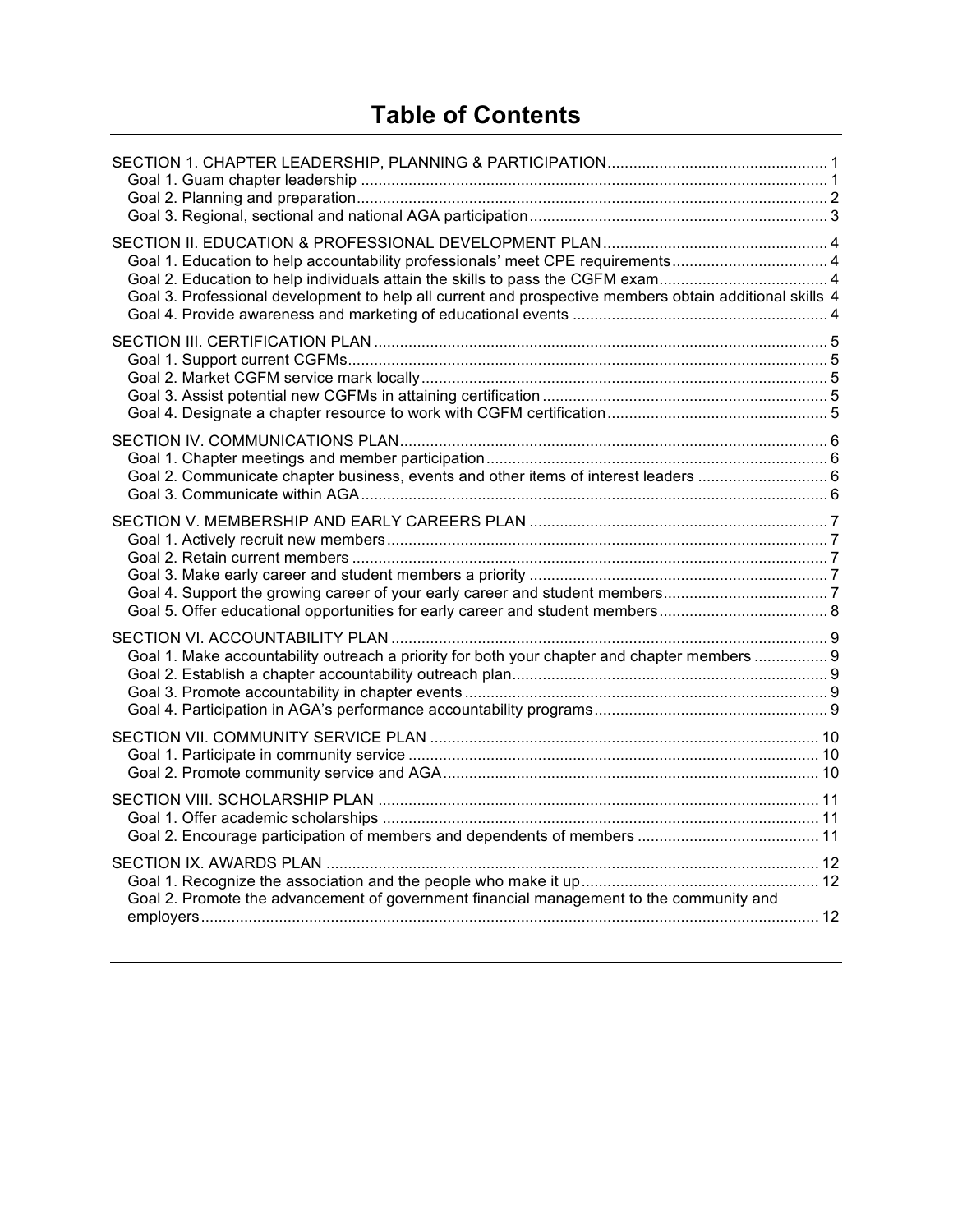#### **SECTION 1. CHAPTER LEADERSHIP, PLANNING & PARTICIPATION**

#### **Goal 1. Guam chapter leadership**

*Chapter Executive Committee (CEC) Program Year 2013-2014*

Guam Chapter Bylaws located at website, http://aga.guam.net/uploads/7/8/4/7/7847664/aga\_bylaws.pdf

#### **OFFICERS:**

President: Doreen Crisostomo, Ph.D., CGFM Member #: 23737 E-mail: doreentc@uguam.uog.edu

President-Elect: Rachel Field Member #: 94772 E-mail: rfield@guamopa.org

Immediate Past President: Jason V. Katigbak, CPA, CIA, CFE, CGMA Member #: 95562 E-mail: jason.katigbak@gmail.com

Secretary: Clariza Roque Member #: 96313 E-mail: croque@guamopa.org

Treasurer: Barbara Molarte Member #: 88647 E-mail: bmolarte@uguam.uog.edu

# **COMMITTEES:**

Program Director: Vincent Duenas, MPA Member #: 67025 E-mail: vduenas@guamopa.org

Education Chair: Rodalyn May A. Gerardo, CGFM, CIA, CPA, CGAP Member #: 65248 E-mail: rgerardo@guamopa.org

CGFM Chair: Jose Guevara III, CGFM Member #: 44115 E-mail: jojo\_guevara@hotmail.com

Communication Director: Mark Palarca Member #: 105629 E-mail: mpalarca@deloitte.com

Newsletter Editor and Website Director: Artemio Hernandez, MAcc Member #: 100504 E-mail: artemioh@gmail.com

Membership Chair: Jason V. Katigbak, CPA, CIA, CFE, CGMA Member #: 95562 E-mail: jason.katigbak@gmail.com

Early Careers Chair: Zeny Asuncion-Nace, CGFM, CPA, CFE Member #: 20535 E-mail: znace@uguam.uog.edu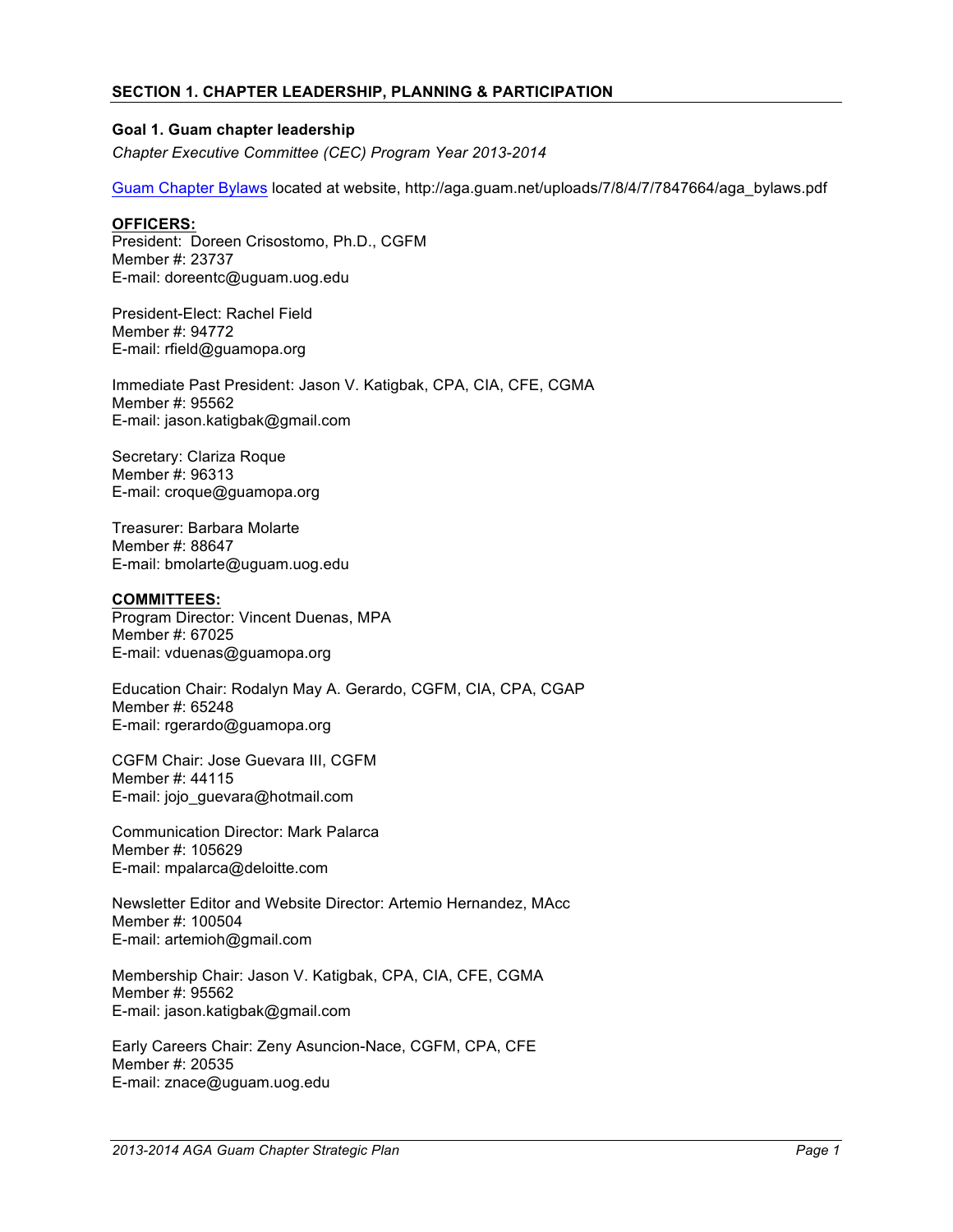Early Careers Co-Chair: Sierra Castro, JAS President Member #: pending E-mail: sierracastro08@gmail.com

Accountability Chair: Maripaz N. Perez, CGFM, CGAP Member #: 67833 E-mail: mnperez@gpagwa.com

Community Service Chair: Josephine Villanueva, CPA, CGFM, CGMA Member #: 96981 E-mail: josiegv@gmail.com

Awards Chair: Taling Taitano, CPA, CGFM Member #: 12754 E-mail: tmtaitano@gmail.com

Scholarship Chair: Doris Flores Brooks, CPA, CGFM Member #: 57777 E-mail: dfbrooks@guamopa.com

Historian: Gloria Travis, CGFM Member #: 88646 E-mail: gtravis@uguam.uog.edu

Research/Standards Chair: Christopher Wolseley, CA Member #: 52587 E-mail: cwolseley@deloitte.com

By-Laws and Procedures: Llewelyn Terlaje, CGAP Member #: 70753 E-mail: lterlaje@guamopa.org

Auditor: Barbara Howard, CPA Member #: 23311 E-mail: bobbie725@yahoo.com

RVP Pacific Rim: Randall V. Wiegand, Sr., CGFM, CPA Member #: 26299 E-mail: guamwiegands@yahoo.com

# **Goal 2. Planning and preparation**

Chapter Administration: Doreen Crisostomo, Ph.D., CGFM, President Rachel Field, President-Elect

Program Chairperson: Vincent Duenas, MPA

The AGA Guam Chapter will hold monthly meetings to provide government accountability professionals a venue and an opportunity to meet with their peers from private and public entities and discuss relevant issues affecting their profession. At each meeting, we will provide committee report updates and invite a guest speaker to address our members and nonmembers on topics relevant to the accountability profession. The Chapter Executive Committee will meet monthly to plan and discuss, in detail, the various activities of the Chapter.

Chapter Executive Committee (CEC) Meetings General Membership Meetings Date: Every 2nd Wednesday of the month Date: Every 4th Wednesday of the month Location: TBA Location: TBA Time: 12:00 - 1:00 pm Time: 12:00 - 1:00 pm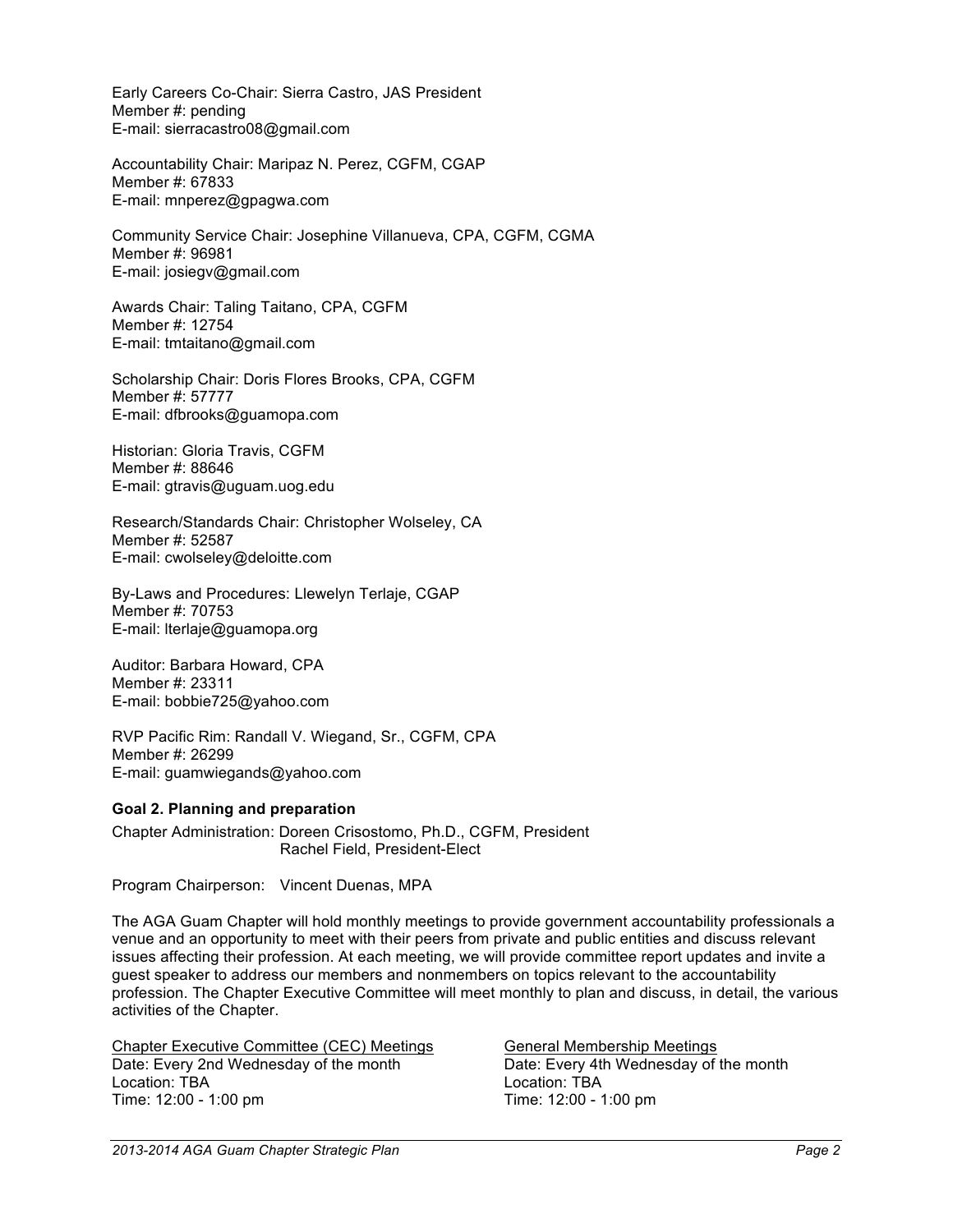# **Goal 3. Regional, sectional and national AGA participation**

Chapter members serving as regional officer or regional coordinator for the Pacific Rim region:

- Randall Wiegand, Regional Vice President *(term expires June 30, 2015)*
- Rodalyn May A. Gerardo, RVP-Elect *(term expires June 30, 2016)*
- Taling Taitano, Education Coordinator *(term expires June 30, 2014)*
- Jose Guevara III, CGFM Coordinator *(term expires June 30, 2014)*
- Zeny Nace, Accountability Coordinator *(term expires June 30, 2014)*

Chapter member serving on AGA National Board:

• Doreen Crisostomo, Journal Editorial Board *(term expires June 30, 2016)*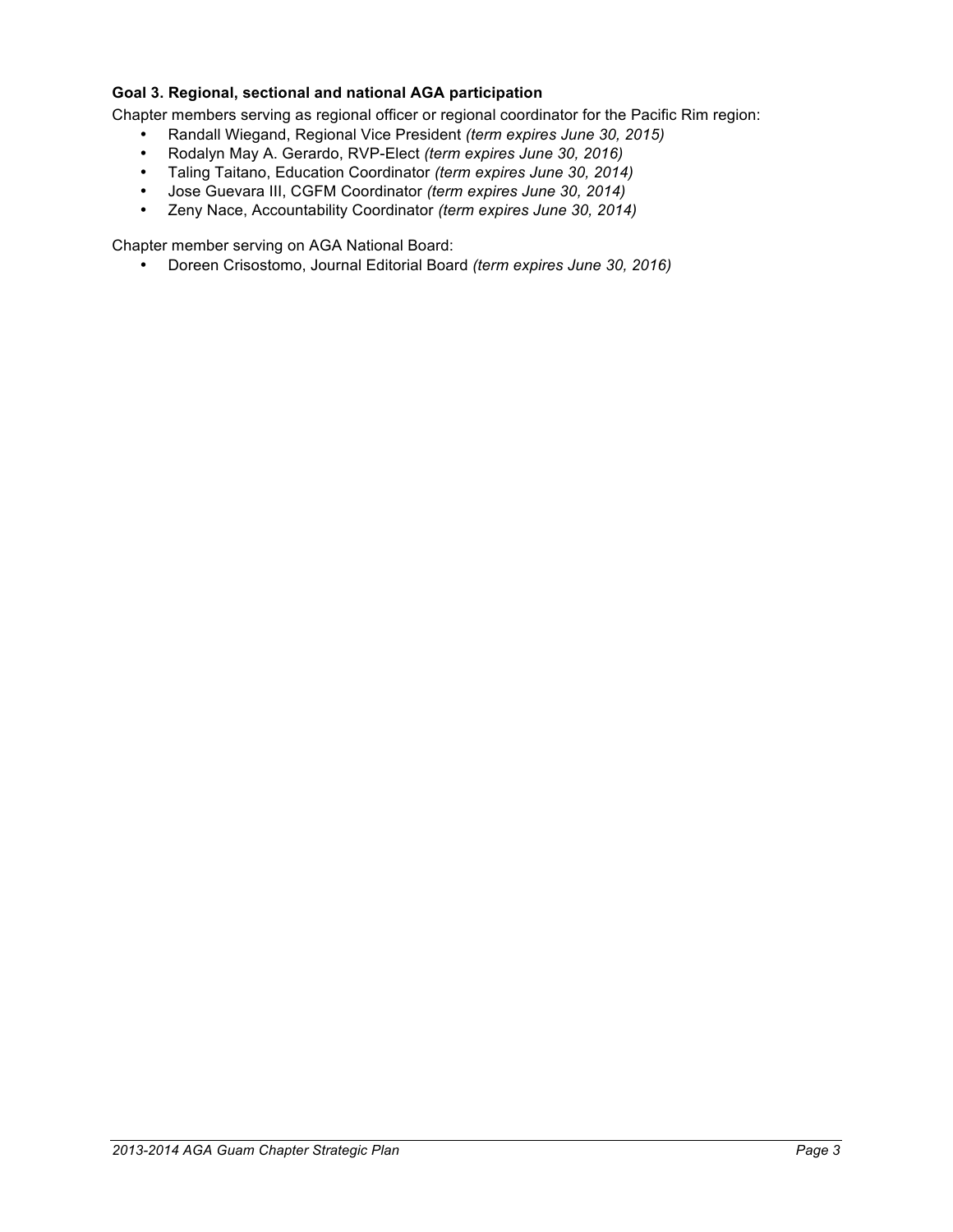#### **SECTION II. EDUCATION & PROFESSIONAL DEVELOPMENT PLAN**

*Chairperson: Rodalyn Gerardo, CGFM, CPA, CIA, CGAP, CGMA*

#### **Goal 1. Education to help accountability professionals' meet CPE requirements**

Continue to provide relevant and affordable training to our members that will encourage them to strive for excellence in their current careers and equip them with the necessary core and specialized skills in the field of financial management:

Coordinate with the Governor's office, key government agencies, and other professional organizations (e.g., Guam Society of CPAs, American Society of Military Comptrollers, etc.) to ensure that the Committee can address the professional development needs of both the government and private sectors. Collaborate with other professional organizations and AGA Chapters in the Pacific Rim (Japan, Hawaii and Saipan) to provide a cost efficient and effective delivery of training to the members through sharing of resources (e.g., instructor time and travel cost).

Coordinate with the Department of the Interior Office of Inspector General and the Federal Bureau of Investigation for other training opportunities.

#### **Goal 2. Education to help individuals attain the skills to pass the CGFM exam**

Support the CGFM Committee in increasing the number of CGFMs through review classes or study groups.

Coordinate with the CGFM Committee and support them with their efforts to provide CGFM review courses through study groups.

Ensure the availability of educational materials (CGFM Guides) to our membership.

#### **Goal 3. Professional development to help all current and prospective members obtain additional skills**

Coordinate with the AGA National Office, University of Guam, and other professional organizations to secure guest speakers/instructors.

Solicit training course input from constituents in both the public and private sectors.

#### **Goal 4. Provide awareness and marketing of educational events**

Explore new training methodologies such as using AGA National's Audio Conference (a cost efficient way of providing training) and other web-based training through corporate sponsors (e.g. Becker):

Coordinate with the University of Guam, through its Academe on training opportunities.

Encourage member participation in various committees (venue, speakers, program, registration, sponsorship, etc.)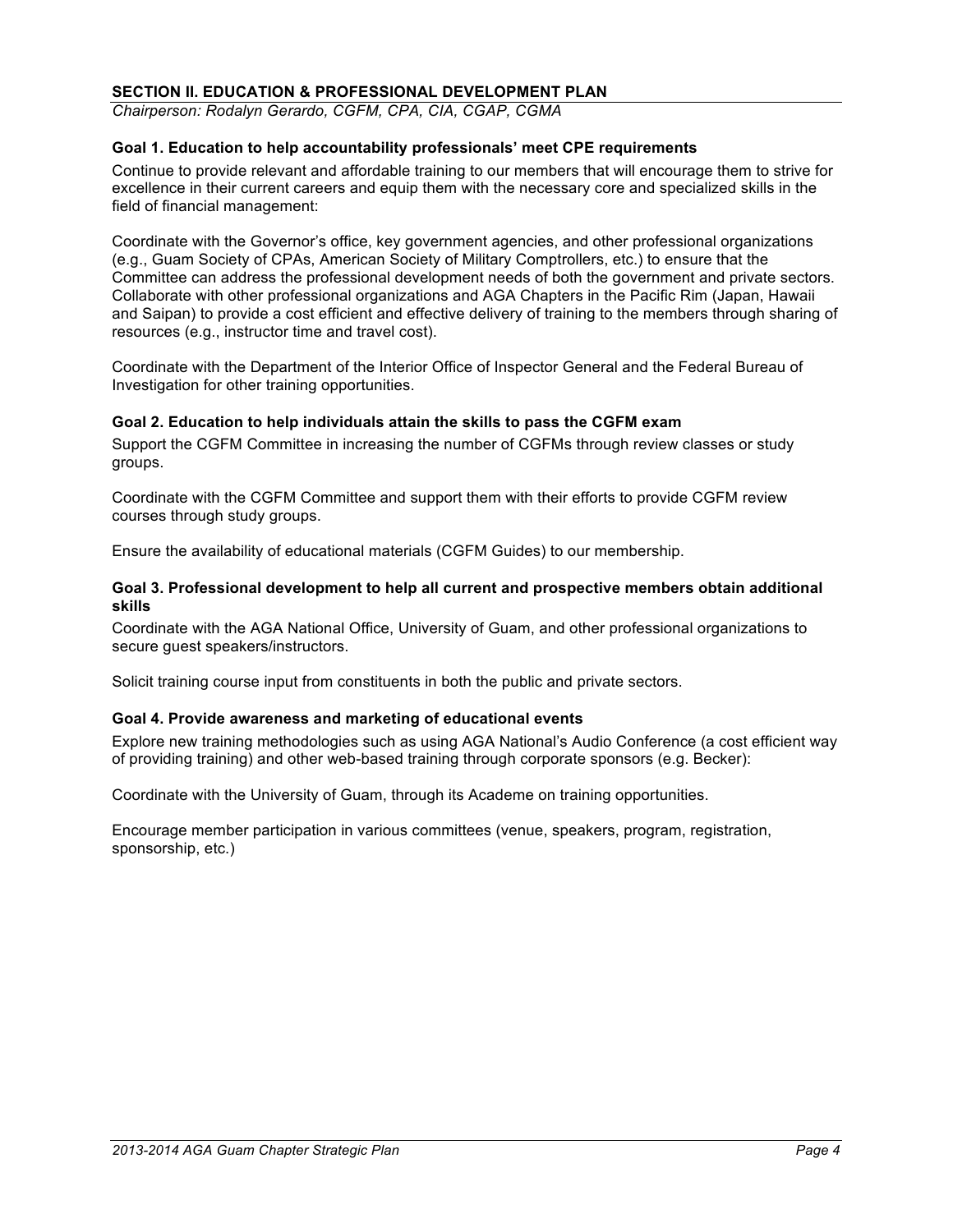# **SECTION III. CERTIFICATION PLAN**

*Chairperson: Jose Guevara III, CGFM*

#### **Goal 1. Support current CGFMs**

Support current CGFM's in attaining the 80 hours of CPE every two years by identifying CPE opportunities provided by AGA-Guam, AGA-National, other AGA chapters and accountability organizations in the Pacific Region.

Promote CGFM's achievements on the Chapter's newsletter, website or in the local newspaper. Annually participate in the "March is CGFM Month" awareness campaign.

Contribute items to the CGFM Regional Coordinator for inclusion in regions' accomplishment and awareness on this certification.

Provide information on CPE requirements on a monthly basis through email communication and/or other types of communication

#### **Goal 2. Market CGFM service mark locally**

Use the Core Values of Service, Accountability, Integrity, Leadership (SAIL) to promote these values in the local government. Encourage the use of the SAIL acronym in publications and notices.

Emphasize to the highest elected officials and government directors that the CGFM designation denotes excellence, performance and accountability.

Submit a bill to the Guam Legislature recognizing CGFM certification.

Promote the CGFM certification to be recognized officially by the Government of Guam.

Communicate with members at least on a quarterly basis on the advantages of being CGFM certified using the member newsletter, website or email.

#### **Goal 3. Assist potential new CGFMs in attaining certification**

Offer CGFM scholarship by providing reimbursement of the registration and test fee to members who pass the CGFM examination within one (1) year.

Provide CGFM review materials to members by borrowing the chapter's study guides. Sponsor CGFM preparation courses in Guam.

Promote study groups or CGFM outreach awareness programs.

Explore partnership opportunities with the Pacific Region Chapters to promote and bring CGFM preparation courses to the region.

#### **Goal 4. Designate a chapter resource to work with CGFM certification**

Ensure the availability of educational materials (CGFM Guides) to our membership.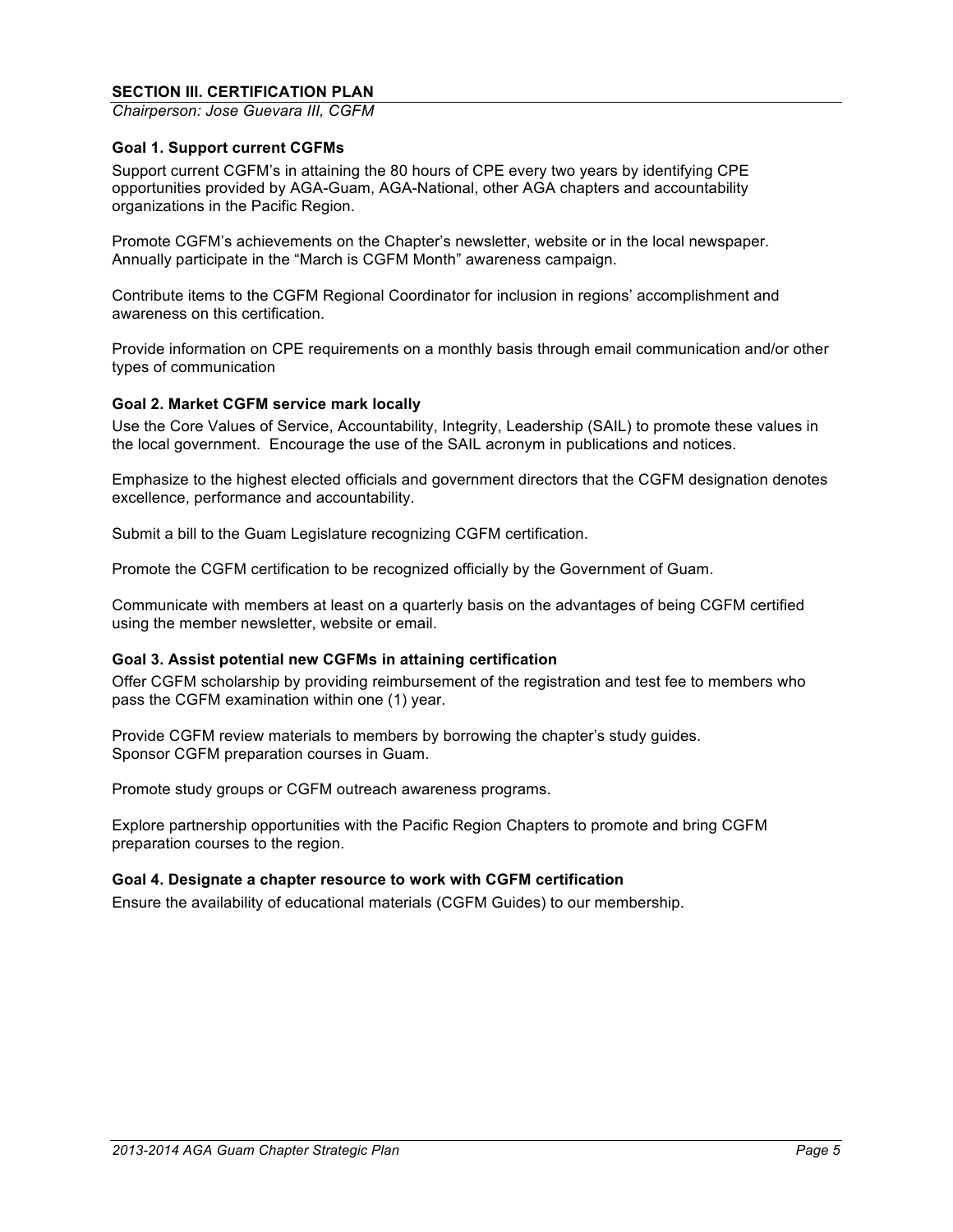# **SECTION IV. COMMUNICATIONS PLAN**

*Communication Director: Mark Palarca Newsletter Editor and Website Director: Artemio Hernandez, MAcc*

#### **Goal 1. Chapter meetings and member participation**

Announce through website, newsletter and email chapter monthly meeting, events and conferences.

# **Goal 2. Communicate chapter business, events and other items of interest leaders**

Update the chapter website on a weekly basis or as necessary to reflect chapter activity updates.

Distribute newsletter to members and public on chapter website on a monthly basis.

Prepare public service announcements or press releases through:

- Newsletter<br>• Website
- Website
- Local media outlets
- Social Networking Sites
- National AGA

# **Goal 3. Communicate within AGA**

Share information with the Pacific Rim chapters on the Guam chapter's monthly meeting, events and conferences.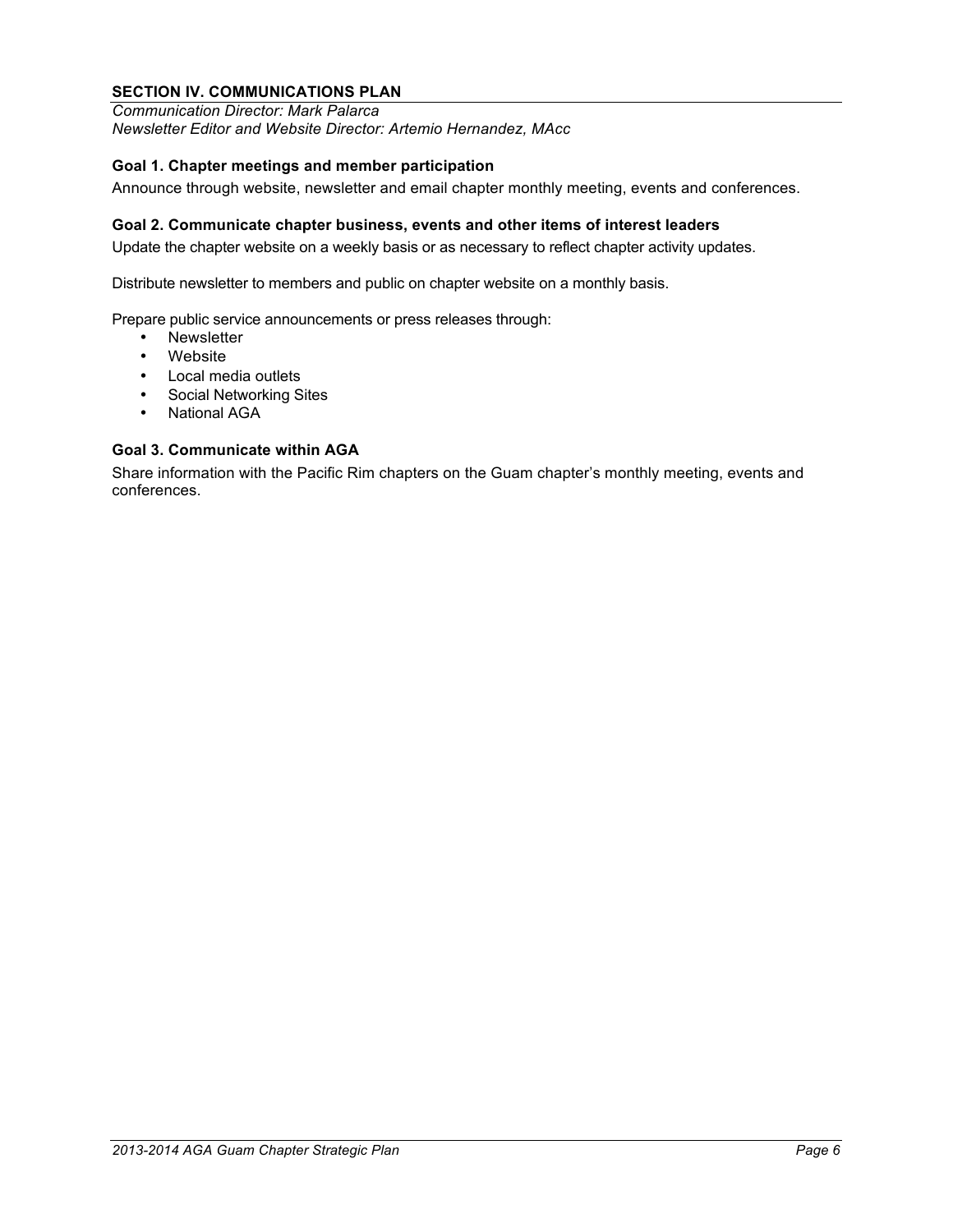#### **SECTION V. MEMBERSHIP AND EARLY CAREERS PLAN**

*Membership Chairperson: Jason V. Katigbak, CPA, CIA, CFE, CGMA Early Careers Chairperson: Zeny Asuncion-Nace, CGFM, CPA, CFE Early Careers Co-Chairperson: Sierra Castro, JAS President*

#### **Goal 1. Actively recruit new members**

Increase base growth by 5% by the end of the program year.

#### **Goal 2. Retain current members**

Retain 90% of current membership.

Communicate via email with members on a timely basis notifying them of monthly Chapter meetings and encourage participation in other Chapter activities.

Provide monthly updates of membership listing and changes.

Continue with our free lunch raffle program for attendees at our monthly AGA Chapter meetings and encourage non-members to join AGA for additional benefits.

Continue with our raffle program for members to win airfare, accommodations and registration fee and earn CPEs at the AGA National PDC and Guam PDC based on availability of funds.

Continue to provide discounts for the luncheon during the monthly chapter meetings and training courses to members.

Recognize members' anniversary join date and years of membership in our newsletter and on our website.

Recognize CGFMs in our newsletter and on our website.

Contact past members whose membership has expired.

#### **Goal 3. Make early career and student members a priority**

Offer networking opportunities to student and Early Career members with the rest of the AGA members by inviting the student and Early Career members to be part of the various AGA Guam Chapter committees and events. As a form of incentive, waive or provide a subsidized cost of the membership fees and chapter lunch meetings for student and Early Career members who are actively involved with the AGA.

Work with the UOG Junior Accountant's Society (JAS), Membership, Education and Community Service committees to continue incentive programs for active participation by students and Early Career members.

Emphasize networking opportunities involved when attending various AGA activities planning/organization conference, community service events, submit newsletter article, etc.

#### **Goal 4. Support the growing career of your early career and student members**

Provide free membership to the student representative on the CEC committee.

Conduct presentations at high school "Career Day" events and/or college accounting courses about the significance, roles and benefits of the accounting profession and AGA membership.

Encourage the University of Guam (UOG) and the Guam Community College (GCC) accounting students and professors to join the AGA Guam Chapter, by inviting them to attend and participate in chapter meetings, community service activities, and other AGA-sponsored events.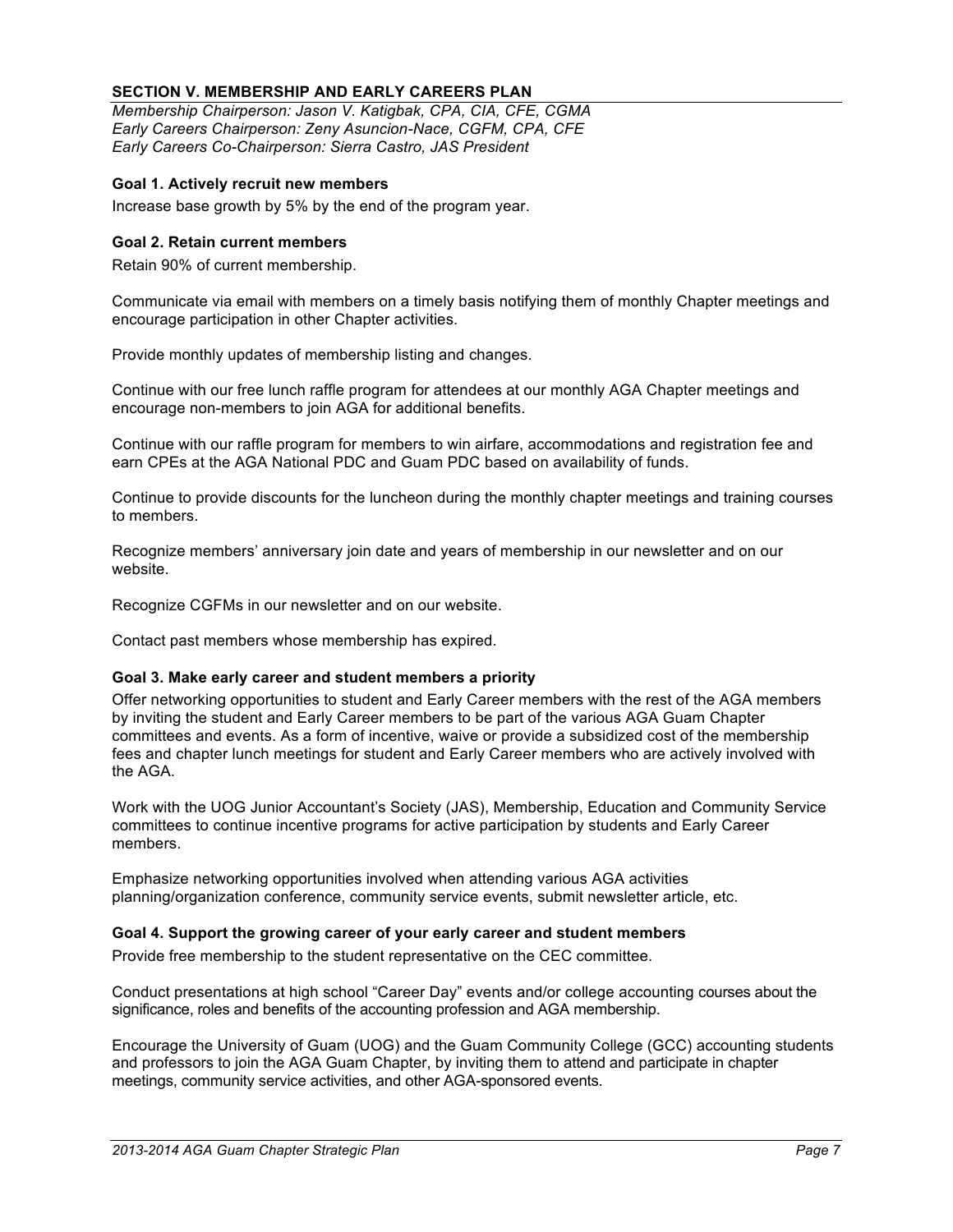Improve the AGA mentorship program by providing opportunities for AGA mentors to interact with their accounting student mentees through student mixers, meetings, and/or job shadow days.

Develop other creative means by which current and prospective UOG and GCC accounting students can network with accounting professionals.

Coordinate with AGA members to facilitate student company tours.

Early career will contribute articles to the Chapter newsletter and website.

Include UOG and GCC students in AGA mailing lists to receive email information regarding AGA activities, i.e. newsletters, community service programs, monthly membership meetings, etc.

# **Goal 5. Offer educational opportunities for early career and student members**

Provide academic scholarships to UOG and GCC students. See scholarship plan.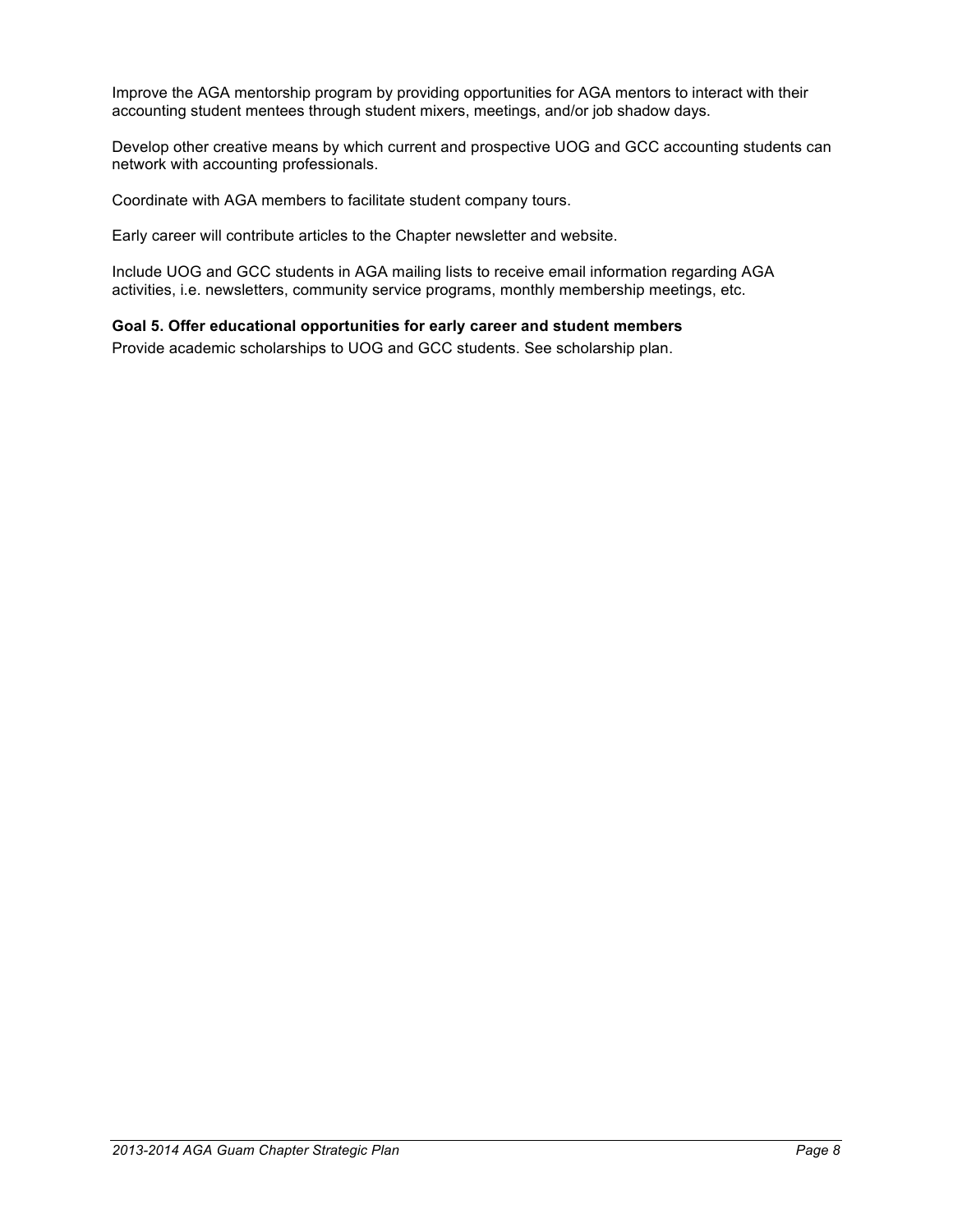#### **SECTION VI. ACCOUNTABILITY PLAN**

*Chairperson: Maripaz N. Perez, CGFM, CGAP*

#### **Goal 1. Make accountability outreach a priority for both your chapter and chapter members**

The AGA Guam Chapter complete and release its program year 2012~2013 CCR report no later than September 30, 2013.

Collaborate with pertinent oversight entity to provide useful CCR trainings.

Work with the Office of Public Accountability in identifying and establishing a potential list of agencies that did not comply with the CCR reporting requirement. The committee will work with these entities in ensuring that they prepare their respective CCR and comply with the legislative mandate. Chapter representatives can schedule a meeting with government representatives and discuss or provide a CCR examples prepared by other government entities.

#### **Goal 2. Establish a chapter accountability outreach plan**

Collaborate with pertinent oversight entity to provide useful CCR trainings.

#### **Goal 3. Promote accountability in chapter events**

Secure officials from government entities to present their CCR during a regularly scheduled membership meeting. Presentation will also include sharing some of their stories and experience when compiling their respective CCR.

Issue a *"Best Citizen Centric Report Award"* to recognize an outstanding CCR that meets the design elements cited in P.L. 30-127 and the National AGA. CCRs posted at the OPA's website will be automatically entered in the contest and the winning CCR will be presented no later than September of 2014.

Present AGA Guam Chapter's program year 2012-2013 CCR report to the membership no later than September of 2013 meeting.

#### **Goal 4. Participation in AGA's performance accountability programs**

Submit at least 5 CCR reports prepared by government of Guam agencies to National.

Encourage and assist government entities to submit their CCR to National to conduct its Certificate of Excellence review.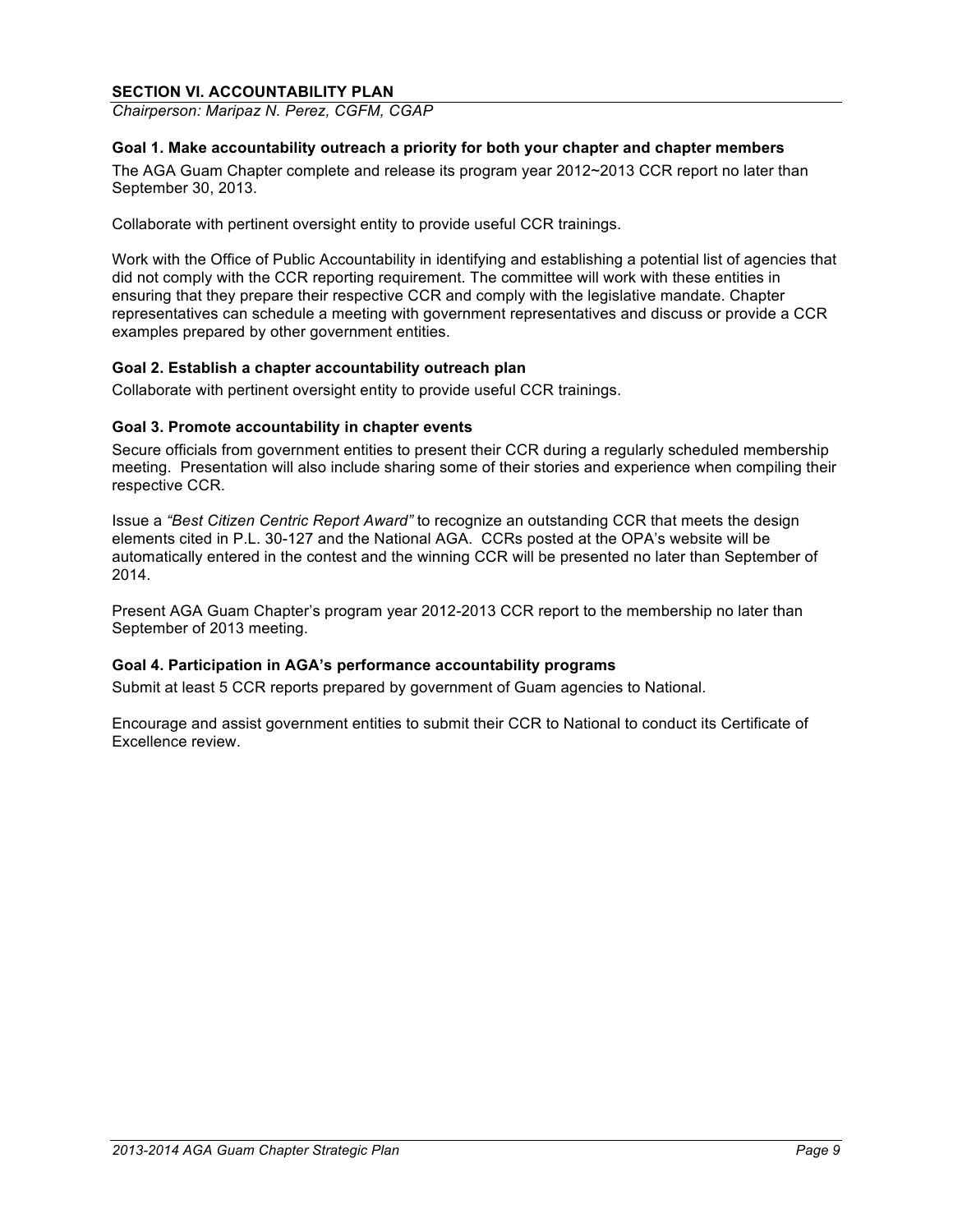#### **SECTION VII. COMMUNITY SERVICE PLAN**

*Chairperson: Josephine Villanueva, CPA, CGFM, CGMA*

#### **Goal 1. Participate in community service**

AGA to participate or conduct at least one community service project each month for the program year.

Achieve 50% of total AGA membership to participate in at least one community service project for the program year (estimate 85 AGA members).

AGA members to support community service events that will utilize members' experience and expertise on the field such as tax clinics, credit awareness and savings education.

Participate in regional or international community service events to promote Professional Social Responsibility (PSR) for the program year such as the International Coastal Clean-up, Relay for Life event, World Environment Day and Red Cross initiatives.

#### **Goal 2. Promote community service and AGA**

Participate in at least one regional or international community service event for the program year.

Partner with other non-profit organizations on community service projects that will foster professional and civic relationships with the AGA such as the Go Green Initiatives/I-Recycle Team, Salvation Army, Kusina Kamalen Karidat, Guam Animals in Need (GAIN), Habitat for Humanity and Adopt a School and Bus Stop project.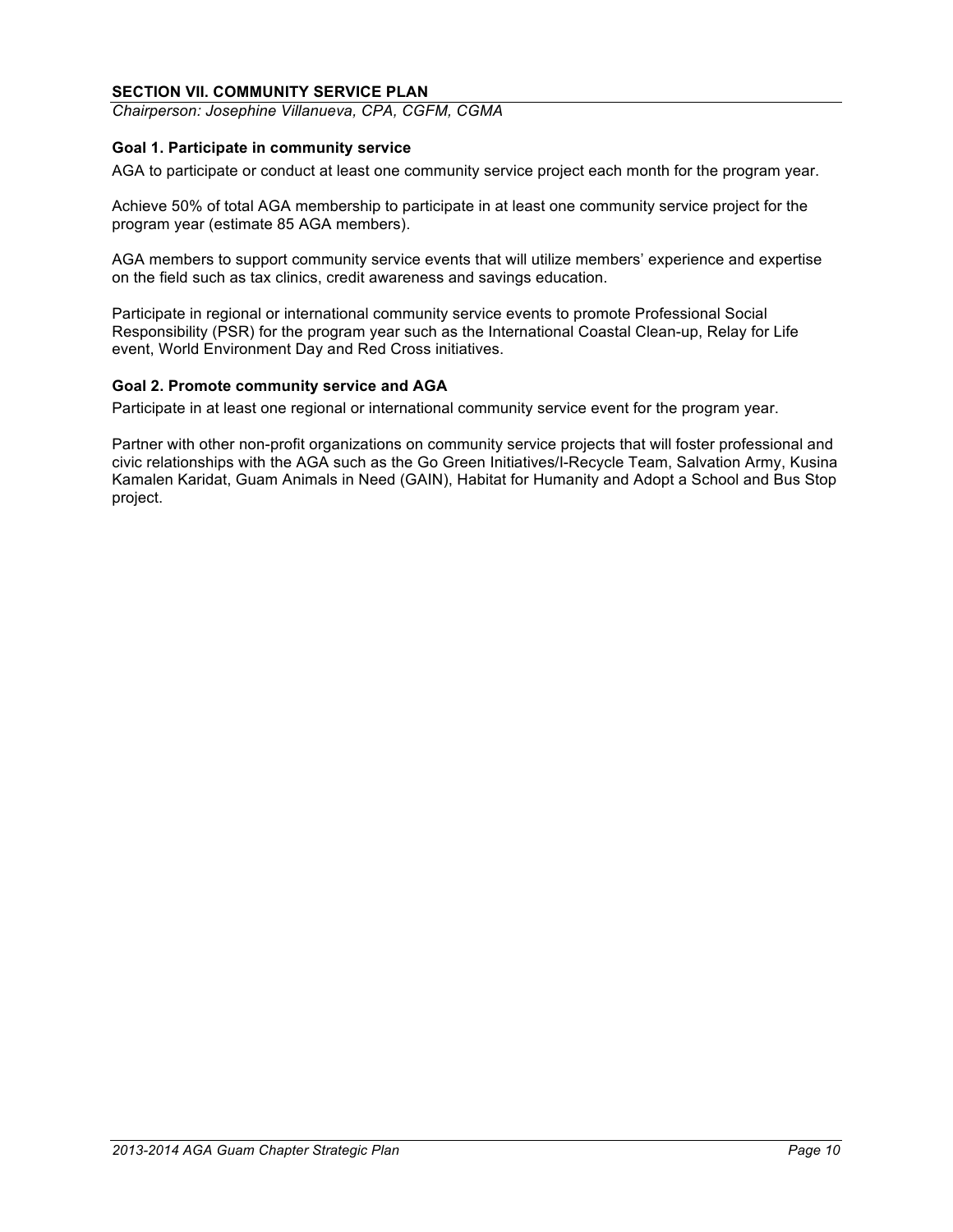# **SECTION VIII. SCHOLARSHIP PLAN**

*Chairperson: Doris Flores Brooks, CPA, CGFM*

#### **Goal 1. Offer academic scholarships**

Set aside funds from the Educational Fund (to be determined by CEC) to support accounting and business student(s) in accordance with the AGA Guam Chapter Scholarship Criteria. Programs include but not limited to the Herminia Dierking scholarship, GCC scholarship and graduate-level scholarship.

Solicit involvement of private sector to gain support of AGA-Guam chapter's scholarship programs.

Offer free AGA membership to donors for each \$1,000 support.

Recognize donors by inviting them as speakers.

#### **Goal 2. Encourage participation of members and dependents of members**

Distribute the Scholarship Program requirements during the general membership meetings and encourage members' involvement in the recruitment of potential candidates to the Scholarship Program. Announce regularly in the AGA membership meetings.